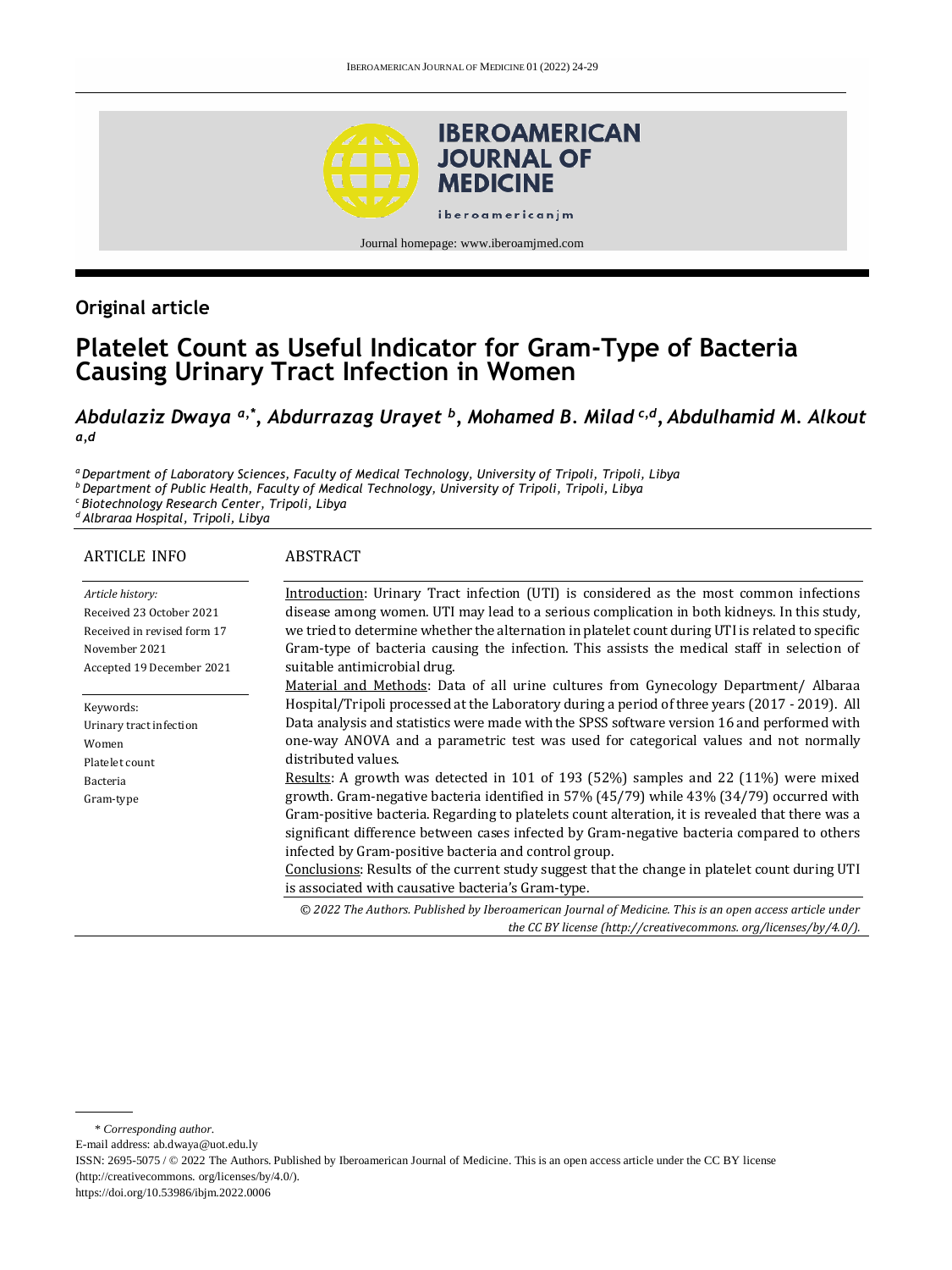### **El recuento de plaquetas como indicador útil de bacterias tipo Gram que causan infecciones del tracto urinario en mujeres**

| <b>INFO. ARTÍCULO</b>                                                                                                               | <b>RESUMEN</b>                                                                                                                                                                                                                                                                                                                                                                                                                                                                                                                                                           |
|-------------------------------------------------------------------------------------------------------------------------------------|--------------------------------------------------------------------------------------------------------------------------------------------------------------------------------------------------------------------------------------------------------------------------------------------------------------------------------------------------------------------------------------------------------------------------------------------------------------------------------------------------------------------------------------------------------------------------|
| Historia del artículo:<br>Recibido 23 Octubre 2021<br>Recibido en forma revisada 17<br>Noviembre 2021<br>Aceptado 19 Diciembre 2021 | Introducción: La infección del tracto urinario (ITU) se considera la enfermedad infecciosa más<br>común entre las mujeres. La ITU puede provocar una complicación grave en ambos riñones. En<br>este estudio, intentamos determinar si la alternancia en el recuento de plaquetas durante la<br>ITU está relacionada con el tipo específico de bacterias Gram que causan la infección. Esto<br>ayuda al personal médico a seleccionar el fármaco antimicrobiano adecuado.<br>Material y Métodos: Datos de todos los urocultivos del Servicio de Ginecología del Hospital |
| Palabras clave:<br>Infección del tracto urinario<br>Mujer<br>Recuento de plaquetas                                                  | Albaraa (Trípoli), procesados en el Laboratorio durante un período de tres años (2017-2019).<br>Todos los análisis de datos y estadísticas se realizaron con el software SPSS versión 16 y se<br>realizaron con ANOVA de una vía y se utilizó una prueba paramétrica para valores categóricos<br>y valores no distribuidos normalmente.                                                                                                                                                                                                                                  |
| Bacteria<br>Gram-tipo                                                                                                               | Resultados: Se detectó un crecimiento en 101 de 193 (52%) muestras y 22 (11%) fueron de<br>crecimiento mixto. Las bacterias Gram negativas se identificaron en el 57% (45/79) mientras<br>que el 43% (34/79) se presentaron con bacterias Gram positivas. En cuanto a la alteración del<br>recuento de plaquetas, se revela que hubo una diferencia significativa entre los casos<br>infectados por bacterias Gram negativas frente a otros infectados por bacterias Gram positivas<br>y el grupo control.                                                               |
|                                                                                                                                     | Conclusiones: Los resultados del estudio actual sugieren que el cambio en el recuento de<br>plaquetas durante la ITU está asociado con el tipo Gram de la bacteria causante.                                                                                                                                                                                                                                                                                                                                                                                             |
|                                                                                                                                     | © 2022 Los Autores. Publicado por Iberoamerican Journal of Medicine. Éste es un artículo en acceso abierto<br>bajo licencia CC BY (http://creativecommons. org/licenses/by/4.0/).                                                                                                                                                                                                                                                                                                                                                                                        |
|                                                                                                                                     | HOW TO CITE THIS ARTICLE: Dwaya A, Urayet A, Milad MB, Alkout AM. Plateler Count as Useful Indicator for Gram-Type of                                                                                                                                                                                                                                                                                                                                                                                                                                                    |

Bacteria Causing Urinary Tract Infection in Women. Iberoam J Med. 2022;4(1):24-29. doi[: 10.53986/ibjm.2022.0006.](https://doi.org/10.53986/ibjm.2022.0006)

#### **1. INTRODUCTION**

Urinary tract infection (UTI) is considered one of the most common infections usually diagnosed in different health units and hospitals [1]. UTI is linked to a high level of morbidity and mortality in high-risk subgroups including children, pregnant women, and immunocompromised patients [2, 3]. The bacteria attack both upper and\or lower urinary tract parts such as ureter, urethra, and the bladder regions causing UTI appears as dysuria, urinary incontinence, or haematuria which could lead to kidney disease and blood pressure disorders [4]. Recurrent urinary tract infection (RUTI) is defined as three infections with three positive urine cultures within a year or two infections within a half year [5] and it is estimated that 80% of RUTIs are reinfection [6]. The morbidity accompanying upper tract UTI during the pregnancy period is significant and causes prematurity, low birth weight, preeclampsia, and cesarean delivery. Thus, diagnosis and treatment of asymptomatic bacteriuria are one of the standard care requirements of pregnant women [7]. *E. coli* is considered the most frequent pathogen isolated in 85% of UTI patients. Other significant pathogens can also cause UTI including *Proteus spp. S. saprophyticus*, *Klebsiella spp*. and other *Enterobacteriaceae.* Group *B streptococcus* bacteria are seen in diabetic patients*,* and *Pseudomonas* infections are seen more in those with chronic-catheterized patients [7-9]. Despite the fact that urine culturing is considered the gold standard for the diagnosis of UTIs; it is laborious and timeconsuming requires 48h for the results to be confirmed [10]. Antimicrobial treatment should be begun shortly to eliminate infection, prevent bacteriemia, and improve treatment outcomes reducing renal scarring and kidney damage due to excessive antimicrobial usage with adverse effects and bacteria resistance [11]. Therefore, other methods of UTI diagnosis are needed. It has been reported that a change in platelet count could be used as an index for a rapid and probable diagnosis of UTI without the need to wait for urine culture results [12]. Complete blood count (CBC) is commonly used for several infections evaluation [13]. In routine medical diagnosis for patients with UTI, platelet parameters are highly used as an examination to determine any changes made using an automated blood cell analyzer [14].

Made in bone marrow megakaryocyte cells, Platelets are the smallest blood cells. They play the main role in the blood hemostasis, coagulation process, and when activated they are known to participate in host defense [12, 15]. During the inflammation process, the count of platelets increase as a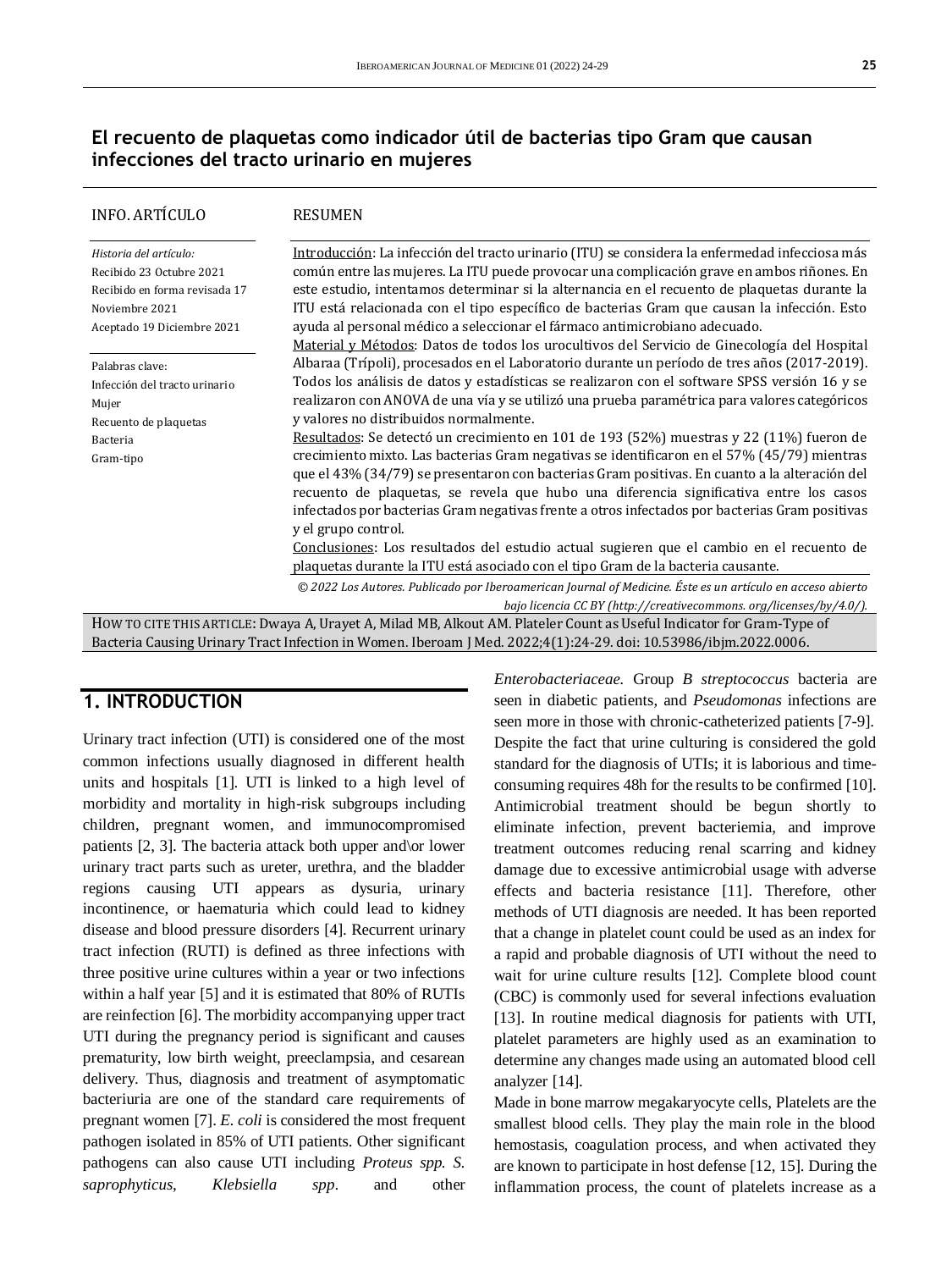part of the acute phase reaction [11]. Changes in platelet count are used to diagnose infectious and inflammatory diseases [16].

While the correlation of platelet indices had been studied due to its role as an inflammation marker in several diseases [11], there is a need for more data about its response to UTI diagnosis in women. Without extra payment, the platelet count can be determined routinely as a part of the CBC, which is usually ordered by physicians [14]. The alteration in platelet count can be used as a reliable index for the initial prediction of the Gram-type bacterial agent causing UTI with no need to wait for culture results. In this study, due to the role of bacterial species causing UTI in women and platelet count have not widely studied, we hypothesize a positive relationship between platelet count and the Gram type of organism. This could aid in the selection of antimicrobial treatment.

### **2. MATERIAL AND METHODS**

This study was conducted at the Laboratory of Albaraa hospital for women admitted to the Maternity Department with suspected or diagnosed Urinary Tract Infection between 2017 and 2019. The suspected UTI cases were assessed during routine examination of the female patients by the hospital MD staff depending on usual symptoms. Patients with sepsis, iron deficiency anemia, malignant tumors, collagen disorders, or surgical operations and those who are on medications affecting platelet count are excluded.

All urine specimens were midstream clean catches. Each specimen had been processed on blood agar and MacConkey agar with a standard loop followed by overnight incubation at 37˚C. All no-growth cultures served as a control group. Total platelet count examined in our study obtained from CBC results, was tested using a hematology analyzer (Mindray BC-3000plus) at the same period of UTI episode.

#### **2.1. STATISTICAL ANALYSIS**

All Data analysis and statistics were carried out using SPSS software version 24. Parameters are given as mean  $\pm$ standard deviation. Analysis was performed with a one-way ANOVA test,  $p$ -value < $0.05$  was considered statistically significant.

#### **3. RESULTS**

Urine samples were obtained from 193 women suspected of

having urinary tract infections (age 29-36 years) (Table 1). Of these specimens, 101 (52%) gave positive cultures. The rest of the specimens was considered as a control group. Of the specimens with positive cultures, 79 (79%) gave pure colonies and the remaining specimens produced mixed growth. Of the pure positive cultures, 45 (57%) gave growth Gram-negative bacteria and the rest with Gram-positive bacteria. *Escherichia coli* was the most isolated Gramnegative bacteria (58%) and *Streptococcus spp*. were the commonest Gram-positive bacteria 27/34 (79%).

| Table 1. Distribution of bacterial urinary tract infections in<br>women $(n=193)$ |         |                                  |  |  |
|-----------------------------------------------------------------------------------|---------|----------------------------------|--|--|
| <b>Bacterial types</b>                                                            | $n$ (%) | $Mean \pm standard$<br>deviation |  |  |
| No growth                                                                         | 92 (48) | $232.17 \pm 50.27$               |  |  |
| <b>Mixed-Growth</b>                                                               | 22(21)  | $228.50 \pm 66.99$               |  |  |
| <b>Gram-negative</b>                                                              |         |                                  |  |  |
| Escherichia coli                                                                  | 26 (58) | $265.58 \pm 71.21*$              |  |  |
| Klebsiella spp.                                                                   | 10(22)  | $303.00 \pm 57.96*$              |  |  |
| Pseudomonas spp                                                                   | 9(20)   | $205.56 \pm 67.55$               |  |  |
| Total                                                                             | 45 (57) |                                  |  |  |
| <b>Gram-positive</b>                                                              |         |                                  |  |  |
| Streptococcus spp.                                                                | 27 (79) | $226.30 \pm 58.07$               |  |  |
| Staphylococcus spp.                                                               | 7(21)   | $250.43 \pm 48.34$               |  |  |
| Total                                                                             | 34 (43) |                                  |  |  |

#### *\* Significantly higher in subjects (p < 0.05) compared to No growth group.*

During the UTI episode, the mean platelet count was significantly higher during the Gram-negative bacterial infections (mean, SD:  $261.89*10^3/\mu$ l ± 73.752) than Grampositive and No growth group ( $p = 0.03$ ) (Table 2). Grampositive bacteria, Mixed-growth, and No-growth groups had almost a similar mean platelet count (Figure 1). *Klebsiella spp*. and *E. coli* were associated with the highest mean platelet count  $303.00*10^3/\mu$ l  $\pm 57.960$ ,  $265.58*10^3/\mu$ l  $\pm$ 71.211, respectively) (Table 1) comparing with the nogrowth group  $232.17 \pm 50.27$  (Figure 2,  $p < 0.05$ ), further highlighting the possible association between platelet counts and bacterial species in UTI.

| Table 2. Comparison of mean platelet counts of urinary<br>tract infections in women $(n=193)$ |         |                                  |  |  |
|-----------------------------------------------------------------------------------------------|---------|----------------------------------|--|--|
| <b>Bacterial types</b>                                                                        | $n$ (%) | Mean $\pm$ standard<br>deviation |  |  |
| No growth                                                                                     | 92 (48) | $232.17 \pm 50.27$               |  |  |
| <b>Mixed-Growth</b>                                                                           | 22(21)  | $228.50 \pm 66.99$               |  |  |
| <b>Gram-negative</b>                                                                          | 45 (57) | $261.89 \pm 73.75*$              |  |  |
| <b>Gram-positive</b>                                                                          | 34 (43) | $231.26 \pm 58.38$               |  |  |

*\* Significantly higher in subjects (p = 0.03) compared to No growth group.*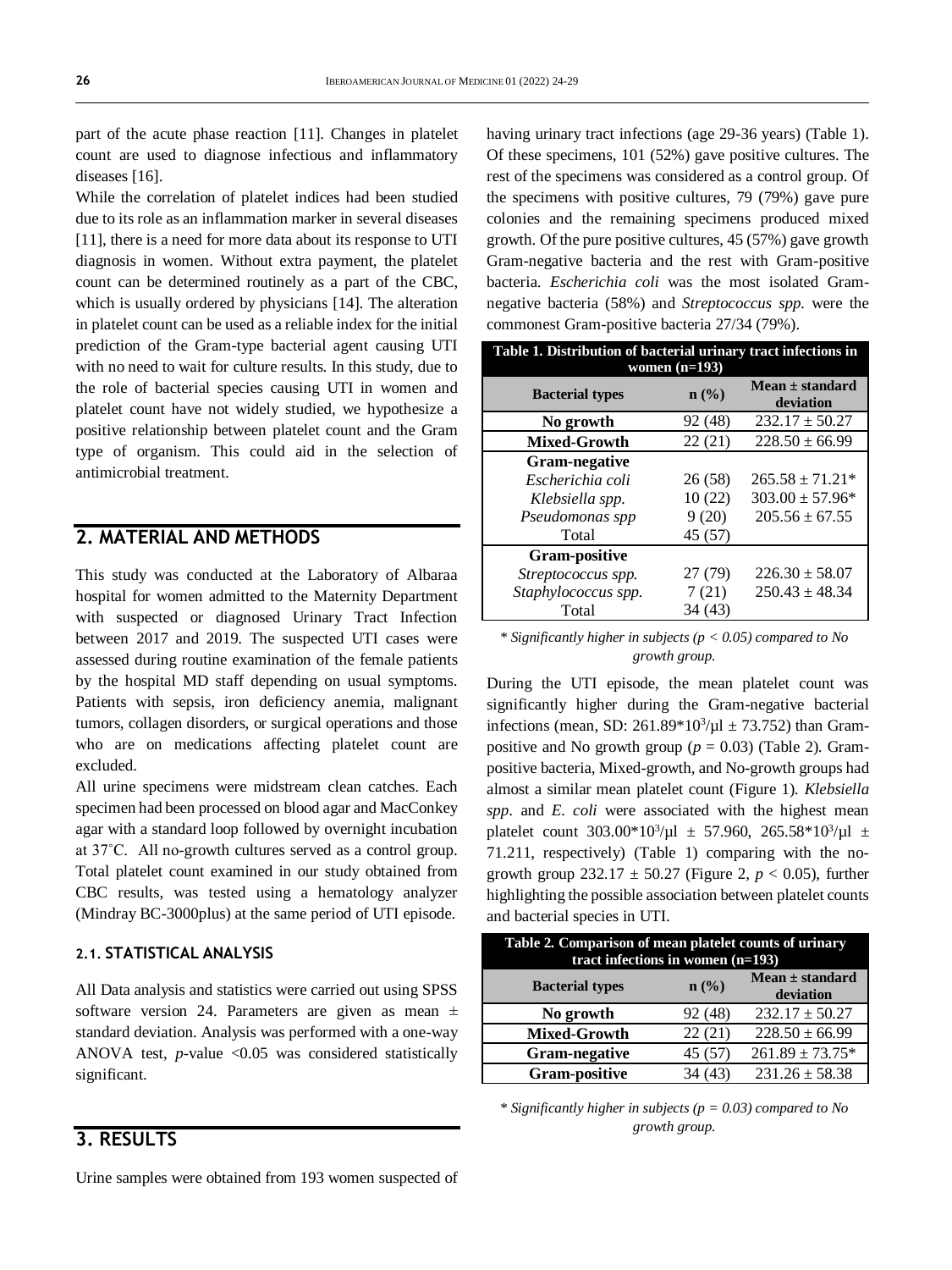

*Figure 1: Mean platelet counts are shown for women infected with either gram-positive or gram-negative pathogens. Mean platelet count in Gram-Negative-infected women (mean, SD: 261.89\*103/µl ± 73.752) was significantly higher than in Gram-positive ones and other groups. Data shown are mean ± SD.*

*\*Significantly higher in subjects (p = 0.03).*



*Figure 2: Mean platelet counts are shown for women infected with each bacterial type compared with No-growth (control) and Mixed-growth. Mean platelet count in Klebsiella spp. and E. coli-infected women were the highest level than other group (mean, SD: 303.00\*10<sup>3</sup> /µl ± 57.960, 265.58\*10<sup>3</sup> /µl ± 71.211 respectively). \*Significantly higher in subjects (p < 0.05).*

#### **4. DISCUSSION**

Urinary tract infection (UTI) is one of the most common human diseases, being a challenge to the physician in the diagnosis process [17]. UTI is seen more in women than men. A number of risk factors could contribute to it, including physiological and anatomic, genetic, and functional status [18]. In addition, it has been reported that the high rate of occurrence may be due to hormonal alterations during pregnancy, which leads to anatomic changes in ureteric musculature. This might possibly be assisted possibly by mechanical pressure from the gravid uterus resulting in urinary stasis that consequently increases bacterial proliferation in urine; which is regarded as a perfect culture media [19]. Although the diagnosis tools of infectious diseases have been developed through time, more effective and simple practical diagnosis methods are still needed [20, 21]. It is believed that platelets are activated and participated in the host defence system in infections. This is in addition to creating oxidative molecules and cytotoxic free radicals[12]. Besides, differences in platelet count were seen in several clinical conditions [11, 12]. This study showed that there are quantitative variations in the platelet's response to both Gram-negative & Gram-positive bacteria caused UTI in women. The outcomes of the present study revealed that the most common bacterial pathogens isolated from the study cases were *streptococci spp.* 27 (34%), *E. coli*  26 (33%), *Klebsiella spp.* 10 (13%), *Pseudomonas spp.* 9 (11.0%), *Staphylococcus* 7 (9%). This finding in agreement with the findings of other reports which indicate that Gramnegative bacteria, predominantly *E. coli* was the most common pathogen isolated from patients with UTIs locally and worldwide [5, 17, 22].

Response of platelets to different infections has not been widely characterized for human bodies. Acute infections are not frequently related to thrombocytosis because megakaryopoiesis is inhibited at acute infection episodes by a number of aspects such as bacterial endotoxin, transforming growth factor b, and tumour necrosis factor. In contrast, chronic infections are regularly associated with responsive thrombocytosis [23]. Although specific platelet responses to different bacterial infectious agents have not been extensively studied in vivo in humans, various studies showed conflicting results on platelet count in patients with different bacterial infectious diseases in terms of gender, age group, and size of injury-related-infection (severity of infection). Mean platelet counts in our study results were significantly higher in Gram-negative bacterial infections than with Gram-positive bacterial infection conversely to previous studies [24]. A possible explanation could be age differences of age groups as mentioned earlier in this study (adult women with an age range of 29-36) and those previous studies among children ranged from 2 months to 14 years [11, 14, 25].

Among Gram-negative bacterial pathogens, *Klebsiella spp.*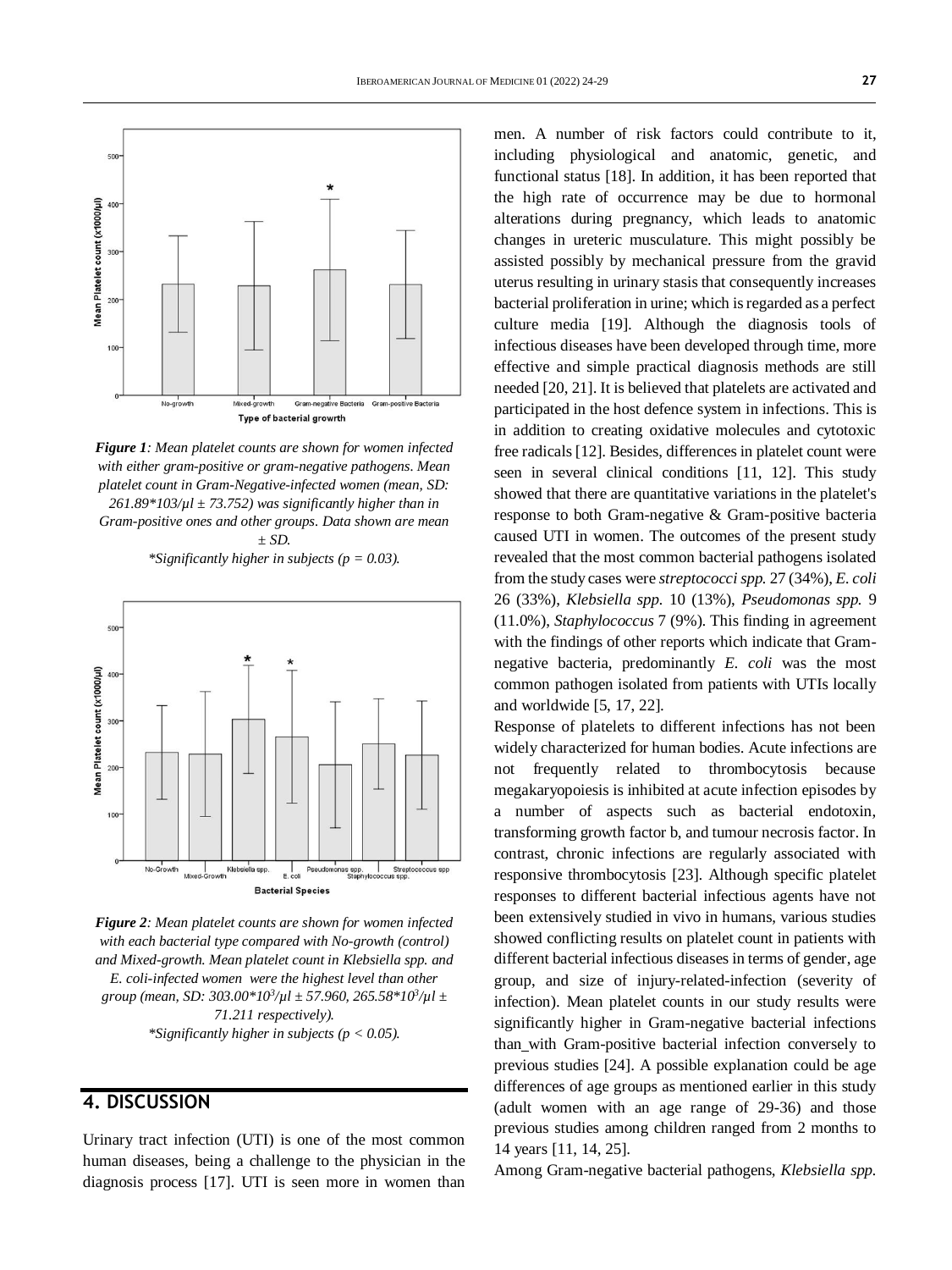caused the highest increase in platelet count; *Klebsiella spp*. has the ability to express lipopolysaccharides (LPS with O antigen) and capsular polysaccharides (K antigen) which both are contributing to its virulence. There is a variance in the genetic composition of O antigen between *Klebsiella spp.* and other Gram-negative bacteria, which is critical for *Klebsiella spp.* in its ability to resist complement-mediated opsonophagocytic killing [26]. These variations in *Klebsiella spp.* might be responsible for the maximum effect on platelet count compared to other bacterial pathogens as seen in our study. The quick response to the presence of lipid (A) in lipopolysaccharide (endotoxin) released after bacterial cell membrane degradation of Gram-negative bacteria consequently reactivate bone marrow within a day leading to high production of larger and more active platelets [11, 12]. Similarly, current study results showed an increase in platelet counts with Gram-negative bacterial UTIs compared with Gram-positive. The small number of Grampositive bacteria might be the cause of UTI in our study. While at the same time, there was no significant difference in a Gram-positive bacterial infection group in comparison with the control group. Therefore, platelet count and can be used as a direct indicator of the gram type of bacterial pathogen agent causing UTI.

According to our results, platelet count obtained during routine CBC analysis could be useful indicator of UTI in women. It could predict the Gram-type of bacterial pathogen causes UTI. However, several studies identified the significant correlation amongst platelet parameters including platelet count, mean platelet volume (MPV), and platelet distribution width (PDW) in children in which observed converse results in various clinical conditions [25]. Therefore, further studies are needed, as more data would give better clear evaluation to understand the platelet parameters role especially in those with recurrent UTI.

This study had a number of limitations. First, the size of the sample was too small. As a result, the findings obtained from the analysis of specimens may not dependable. It would be better to include other women groups with severe cases such as those who were admitted into intensive care units or catheterized women. Additionally, due to the availability of only platelet count, we were unable to study the relationship between platelet count, MPV, and PDW in women during UTI. Thus, further studies are needed in order to clarify the clinical meaning. Furthermore, the specific response to different microorganism agents has not been extensively characterized for UTI in women. Moreover, it would be valuable to study all platelet parameters data during infection until the end of treatment.

### **5. CONCLUSIONS**

Although urine culturing continues to be the primary (standard) tool for UTI diagnosis, early diagnosis and management would prevent any further complications. Due to the significant role of platelets in the hemostatic component in pathophysiology during infection occurrences. Our findings suggest that there is an association between platelet count and the Gram-type of bacterial agent causing UTI among women. Further investigation in parallel with more UTI Cases is needed in order to achieve better understanding of the basis of the effect of a particular organism on platelet counts and other platelet parameters.

### **6. ACKNOWLEDGEMENTS**

The authors would express their warm thanks to manger office of Albaraa Hospital and all technicians at the laboratory of Albaraa Hospital for their corporation, assistance in collecting, handling and processing of specimen.

# **7. CONFLICT OF INTERESTS**

The authors have no conflict of interest to declare. The authors declared that this study has received no financial support.

#### **8. REFERENCES**

*1. Hay AD. Managing UTI in primary care: should we be sending midstream urine samples? Br J Gen Pract. 2010;60(576):479-80. doi: [10.3399/bjgp10X514701.](https://doi.org/10.3399/bjgp10x514701)*

*2. Behzadi P, Behzadi E, Yazdanbod H, Aghapour R, Akbari Cheshmeh M, Salehian Omran D. A survey on urinary tract infections associated with the three most common uropathogenic bacteria. Maedica (Bucur). 2010;5(2):111- 5.*

*3. Tandogdu Z, Cai T, Koves B, Wagenlehner F, Bjerklund-Johansen TE. Urinary Tract Infections in Immunocompromised Patients with Diabetes,*